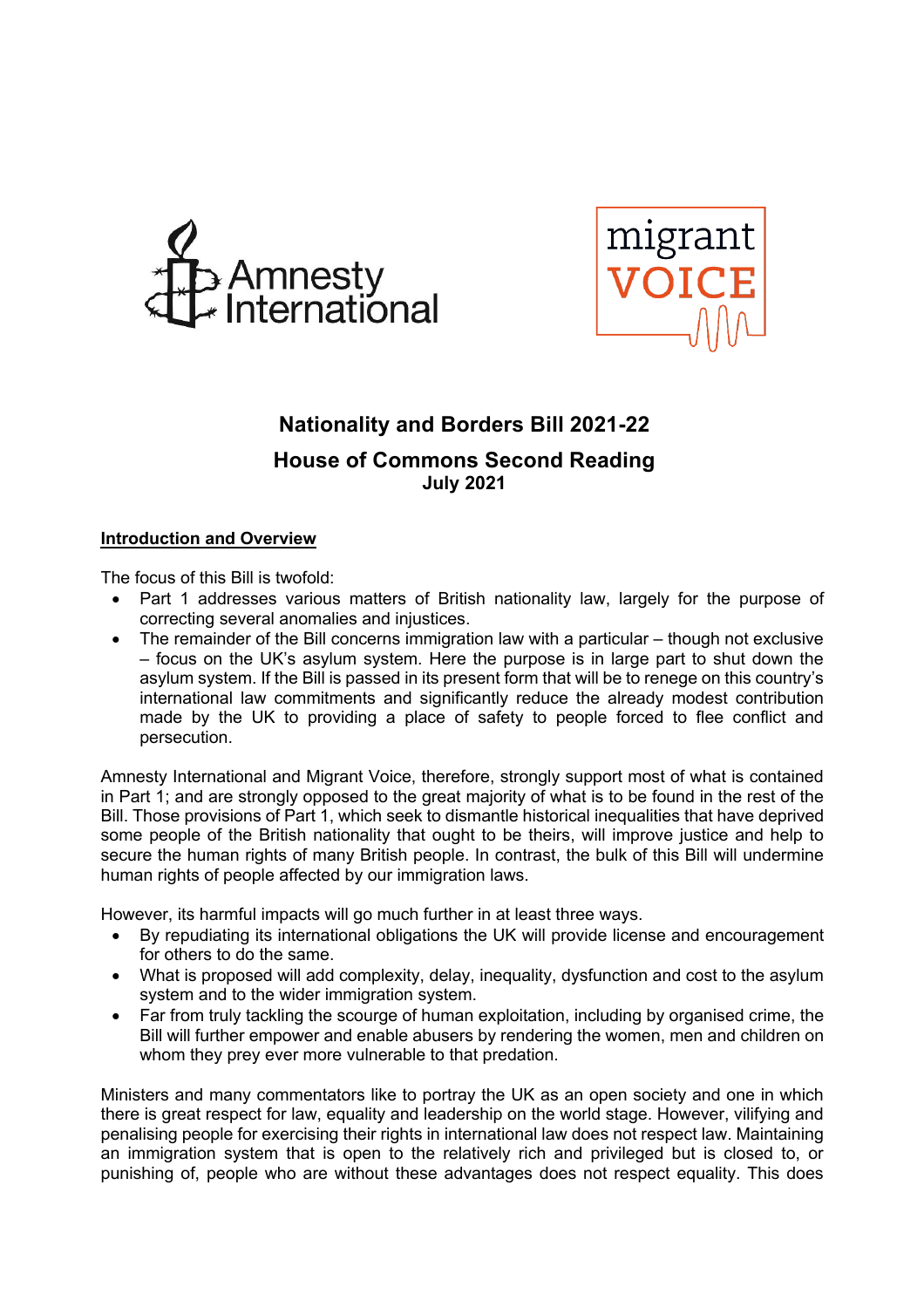nothing to advance opportunity, equality or respect for law either at home or abroad and is antithetical to any true vision of global responsibility.

Much of what is wrong in this Bill is not fundamentally new. Many of its worst aspects have been proposed or implemented under previous administrations.<sup>†</sup> The power of the Home Office is ever being enhanced just as the oversight and constraint to which it is subject is constantly curtailed. By contrast, it is those people, who are already least free to secure such basic rights as to live free of persecution and exploitation or to nurture and enjoy family life, who by far remain more greatly susceptible to those powers and their purpose of alienation and exclusion.

The remainder of this briefing provides a short analysis of some of the key aspects of each of Parts 1 to 5 of this Bill under separate subheading. It is necessarily not a comprehensive analysis of the concerns, omissions and inadequacies of the Bill.

### **Part 1 – Nationality**

On 1 January 1983, the British Nationality Act 1981 took effect. British nationality law was radically revised. citizenship of the UK and Colonies was ended. In its place, British citizenship was created as the nationality by which people with particular connection to the UK are recognised. Other British nationalities were created to provide for British people who would be losing their citizenship of the UK and Colonies without acquiring the new British citizenship (or rights to it). $^{\mathrm{ii}}$ 

Most of Part 3 of the Bill seeks to address various historical injustices and anomalies that have arisen from or been revealed since the coming into force of that Act. To this extent, the purpose of Part 3 is welcome though the Bill's passage will be an important opportunity to ensure that the remedies provided are adequate to cure the injustices to which they are directed. Nonetheless, the inclusion of Clause 9 to deprive many stateless children born and growing up in the UK of their existing statutory right to British citizenship for reasons impugning their parents and which are beyond their control is in stark contrast to the remainder of this Part. It will harm children and mirrors later provisions that undermine or renege on the UK's international law commitments (in this particular instance, under the 1961 Convention on the Reduction of Statelessness and 1989 Convention on the Rights of the Child).

## **Part 2 – Asylum**

In 1951, the UK signed up to the Refugee Convention, an instrument of international human rights law for which it had been a leading proponent. The Convention's purpose, and the need for it, remain undiminished. It is to enjoin the international community of nations in a shared responsibility for making the right to seek and enjoy asylum from persecution real and accessible to everyone forcibly displaced from their home country by conflict and persecution.<sup>iii</sup>

Part 2 of the Bill constitutes a fundamental repudiation of that purpose and the obligations established under the Convention. There are two overriding aspects to this.

The first is an attempt to unilaterally redraw what are jointly agreed and universally applicable human rights standards. Clauses 27 to 35, in particular, seek to define and confine the meaning of the Convention affecting both whom the Convention applies to and how such a person is to be treated. This is wrong in principle. If enacted, it is an open invitation to other nations to set their own interpretations of not only this Convention but of international agreements more generally. The dangers of this – not only in relation to asylum or the wider ambit of human rights law – should be obvious.

The second provides example of the first and is also central to the much publicised and illegitimate purpose of the Home Secretary to differentiate and disadvantage some refugees from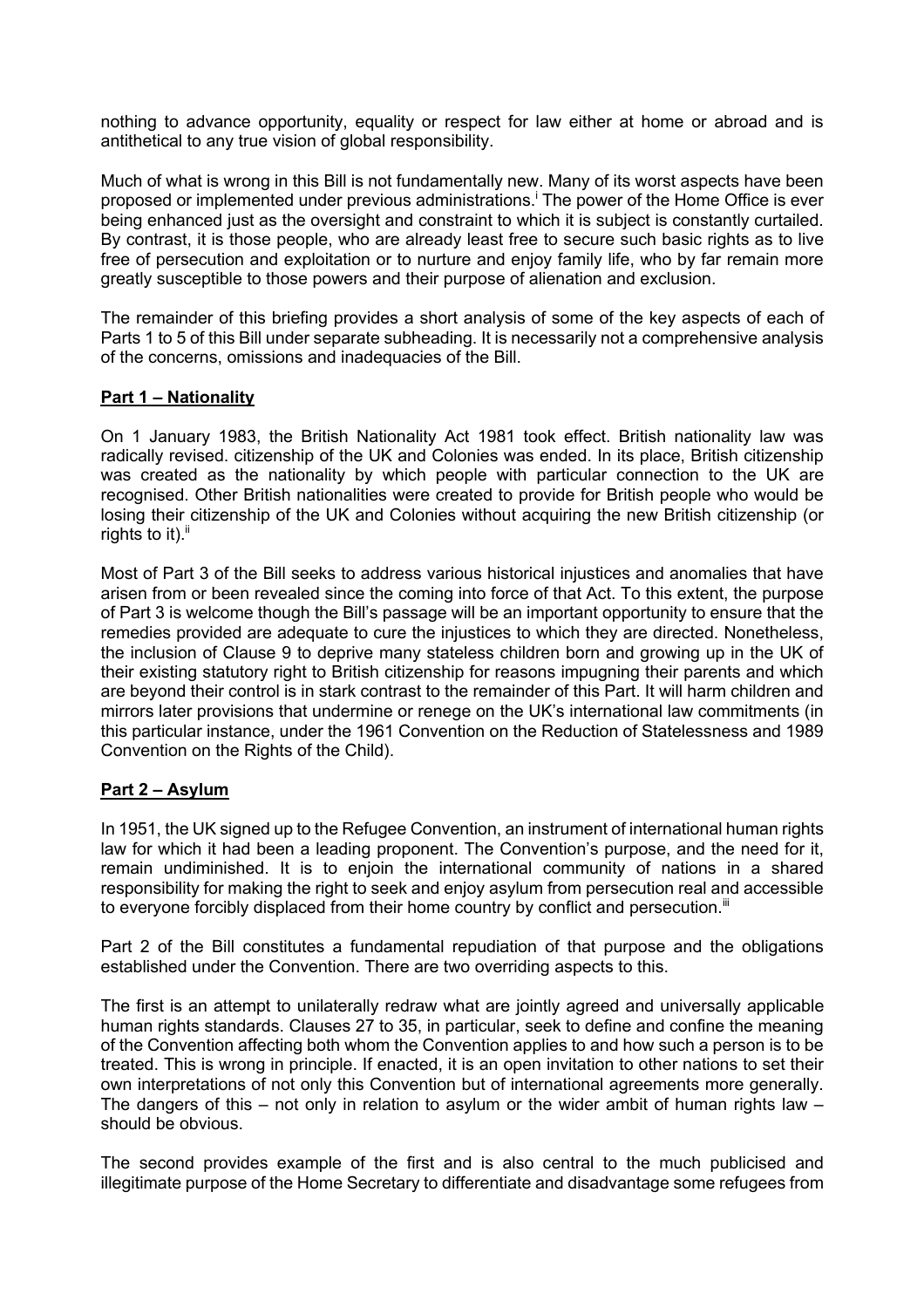others by diminishing, delaying or denying them altogether certain of the rights and opportunities that are provided to others. Clause 10 is the primary provision but must be read with Clause 34. It too is wrong in principle. Neither the Convention, $\dot{v}$  international human rights standards more generally nor basic moral principle permit arbitrary discrimination between people, all of whom entitled to asylum by reason of their shared status as refugees.

This discrimination – long trailed by Ministers – is broadly to penalise refugees whose means of exercising their right to seek asylum in the UK do not meet with Home Office approval. That approval is limited to satisfying all of three specified conditions, which are:

- That the person has come to the UK directly from the country where she, he or they are at risk. Coming directly is defined as not stopping anywhere on the way unless the person "*could not reasonably be expected*" to have sought asylum in the place in which he, she or they stopped.
- The person has sought asylum "*as soon as reasonably practicable*" after arriving or, if already in the UK, on becoming aware of the risk to them or, if present with permission, before that permission expires.
- The person is not in the UK without permission or has not entered without permission unless with "*good cause*" (which is not defined).

Clause 10(5) and (6) sets out various penalties that may be imposed upon a refugee for failing to satisfy these conditions; and upon that refugee's family member. Both the refugee and the family member may:

- be granted only a reduced period for which they may stay before having to reapply; $\dot{v}$
- have additional conditions imposed on any permission to stay that is granted (including that she, he or they may not access public funds);
- face additional requirements if applying to settle whenever she, he or they may be permitted in any case to make such an application; and
- in the case of family members (unless they are also recognised as refugees), be refused permission to stay or, if not in the UK, to come to join the refugee.<sup>vii</sup>

However, this system of penalisation goes far further even than what is listed in Clause 10(5) and (6), albeit the criteria for imposing other serious penalties and exclusions is less transparent and, in some cases, extend beyond failure to meet the three conditions in Clause 10. These further penalties and exclusions that people seeking asylum will face include:

- isolation from the community in accommodation centres akin to detention (Clause 11);<sup>viii</sup>
- their claims treated as inadmissible, leaving them in limbo while the Home Office seeks to persuade some other country to take the responsibility for them and their claims, which responsibility the UK seeks to refuse to take (Clause  $14$ );<sup>ix</sup>
- arbitrary requirements, encouragement and licence to Home Office and judicial decisionmakers to disbelieve or refuse to consider people's evidence in support of their claims (Clauses 17, 23 and related clauses): $x$
- curtailed appeal rights (Clause 21); $x^i$
- detention and fast-tracked processes, which by people's isolation and the processes' speed will undermine their capacity to effectively make their claims (Clause 24); $x^{i}$  and
- expulsion from the UK to be held in other countries either pending determination by the Home Office of the person's asylum claim or for that country to take full responsibility for the person's asylum claim, referred to as offshore processing (Clause 26 and Schedule 3).<sup>xiii</sup>

Many of these measures have been proposed or introduced by previous administrations<sup>xiv</sup> so it is especially demoralising to see the Home Office revisiting policies that have previously done so much individual and systemic harm. As before, implementation of these measures will satisfy nobody's concerns, legitimate or otherwise. It will, however, cost the taxpayer greatly to pay for the increased backlogs, delays and dysfunction introduced and to pay the border security business and other countries on whom many of these measures will depend.<sup>xv</sup> Moreover, the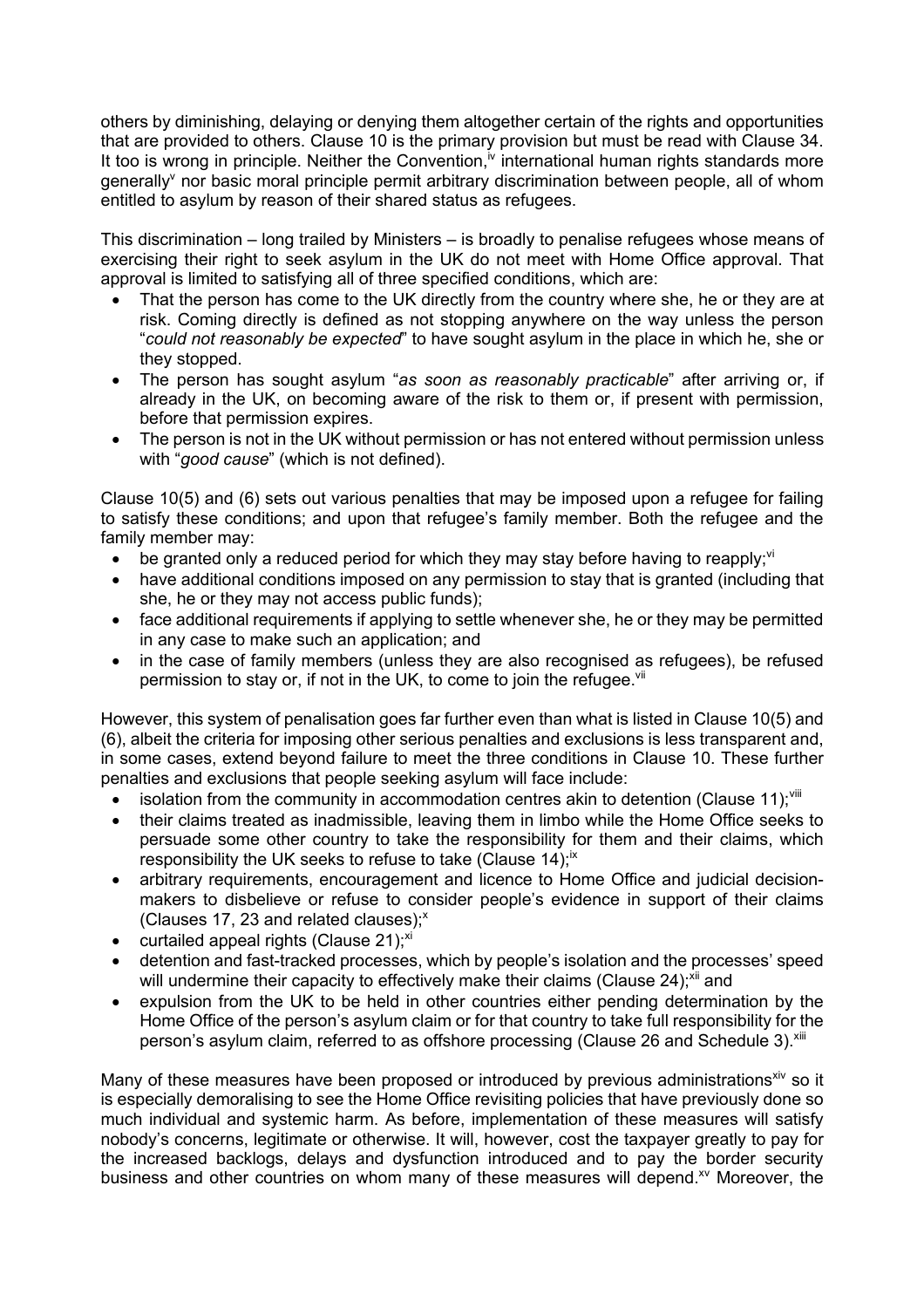increased uncertainty, isolation and injustice that will be the lot of many women, men and children seeking asylum will not only exacerbate their traumas and insecurity, delaying or preventing their social integration, but will render them ever more vulnerable to those, including organised criminals, who are willing to exploit them.

It is all the more stark and dangerous that the Government is pursuing such measures at this time given two especially salient facts:

- The UK already receives relatively few people seeking asylum and provides sanctuary to very few refugees compared to its nearest neighbours, let alone several far poorer and less stable countries further afield.<sup>xvi</sup> The disparity between the UK's modest commitment and the commitment of others has grown over recent years.<sup>xvii</sup> If this country chooses to exaggerate that still further, it can only strongly encourage or licence others to similarly refuse and fail to take their own responsibilities. If so, not only in the UK will many more people fleeing war and persecution face abandonment and violence meaning that they will both need to move and be vulnerable to abusive and dangerous people who exploit their predicament.
- The need for a world in which countries share their responsibility to provide asylum i.e. do the opposite of what the Government intends and may encourage elsewhere – is growing. Developments in Afghanistan in the wake of withdrawal by the UK and allies,<sup>xviii</sup> the election of a President in Iran, who was previously a member of a 'death commission' responsible for the disappearance and extrajudicial execution of thousands of political dissidents in that country,<sup>xix</sup> and the impact and wider implications of conflict and atrocities in Tigray, Ethiopia<sup>xx</sup> are but a few examples indicating an immediate future in which more not fewer women, men and children will need to seek sanctuary.

### **Part 3 – Immigration Offences and Enforcement**

Part 3 of the Bill provides for offences, sentences, powers and procedures relating to entry to and removal from the UK. As with Part 2, there is little that is in essence new. The provisions are all, in their own way, extensions of Home Office power to inhibit, deter or punish people for acts of which the department disapproves. Its disapproval is generally not, however, a reflection upon the legality, necessity or inevitability or otherwise of the action that is criticised.

Thus, a key aim is to deter people from coming to the UK to seek asylum and, in this respect, build on the objectives of Part 2 (Asylum). Key examples are:

- Amending existing offences to ease the prosecution of people who enter without permission for the purpose of claiming asylum (Clause 37).
- Amending an existing offence to extend the group of people, who may be prosecuted for providing assistance to someone seeking asylum by entering without permission, to include people who do so without seeking or receiving any personal gain from providing that help  $(C$ lause 38). $xxi$

This deterrence policy is to be escalated despite the Home Office providing no visa to anyone for the purpose of coming to the UK to seek asylum<sup>xxii</sup> while its longstanding general policy remains that it will consider no asylum claim made by anyone who is not physically present in the UK.<sup>xxiii</sup> This aim to largely shutdown the UK's asylum system will have an especially dreadful impact on many people who may be compelled to take significantly more dangerous journeys and resign themselves to lives of punishing uncertainty and extreme vulnerability to exploitation to avoid contact with the authorities. This is to nobody's advantage but that of those who will abuse, exploit and enslave women, men and children who are too afraid to claim asylum. Harrowing experiences of, for example, domestic abuse, domestic slavery and human trafficking in this country are to be wilfully multiplied by a Government that makes great claims to abhor these crimes and exploitations but which, by this Bill, will dramatically exacerbate the very conditions for their occurrence.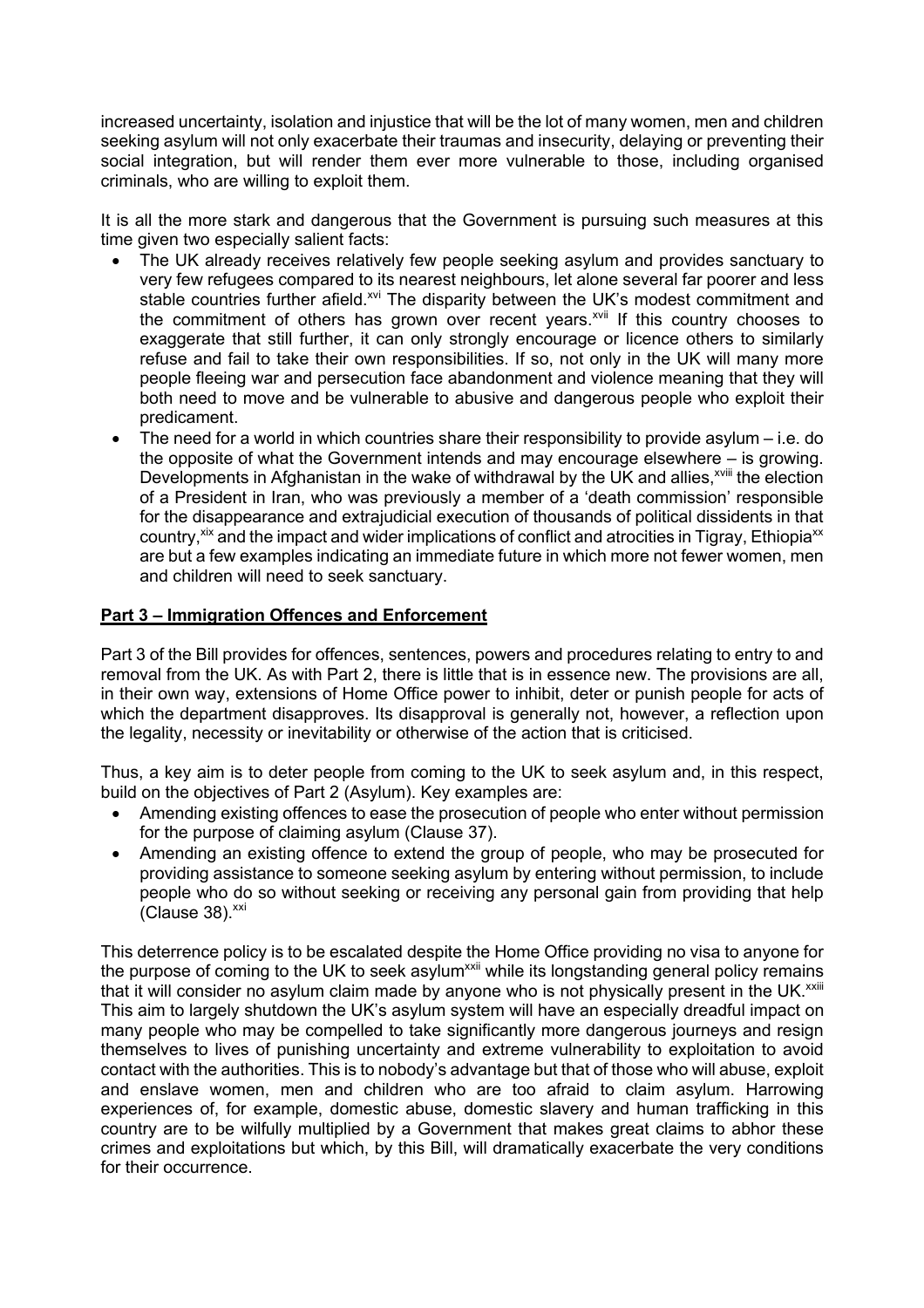## **Part 4 – Modern Slavery**

Part 4 of the Bill adopts measures relating to the protection and support of victims of human trafficking and slavery (modern slavery) that mirror much of what is to be done in terms of protection and support for people escaping war and persecution (refugees).

This Part provides new bureaucracy (Clauses 46) by which people unable to comply may be arbitrarily penalised by refusing to give credence to their account and evidence of the abuse and exploitation they have suffered (Clause 47). Remaining provisions in this Part generally seek to exclude certain people from support, recognition or protection as survivors of modern slavery or as people who may be survivors pending final determination of whether that is so.

### **Part 5 – Miscellaneous**

The provisions in Part 5 of the Bill are more or less loosely connected to Parts 2, 3 and 4. Keys concerns with provisions in this Part include its wide enabling provisions to permit:

- significantly greater risk that children are treated as adults in the asylum or wider immigration system; and to permit Home Office interference with how and indeed whether local authorities fulfil their statutory obligations towards children in need in their area, who are subject to immigration controls (Clause 58); and
- delay, refusal or other penalty for visa applicants (e.g. people wishing to come to the UK to work, study, join family or visit) of specified nationalities in circumstances where the Home Office asserts that their country of nationality has failed to co-operate with the return of its nationals in the UK without permission (Clause 59).

Clause 65 is an enabling provision of the Henry VIII type concerning amendment of primary legislation in the area of immigration (and asylum) that is of extraordinarily wide scope.

### **Concluding observations**

The Bill adopts the proposals that were trailed in the Government's policy document, *New Plan for Immigration*, on which it conducted a hurried, inadequate and unconvincing consultation, which closed on 6 May 2021. There remains no response to that consultation.

The Bill represents a serious escalation of Home Office power and effort to deter migration, particularly but not exclusively by people seeking asylum, and a profound assault upon the capacity of such people to secure their rights in the UK. Neither the content nor purpose of this Bill is, however, in essence new. Nonetheless, the harm that will be done if the bulk of this Bill is adopted will be profound. That harm will be both to the UK's immigration and asylum systems, which will be made even more costly and less efficient, as well as to the people subject to and dependent on these. That harm will be wider still because the impact of the welfare deprivation and social exclusion that is intended will itself be socially harmful and enable still greater exploitation and abuse that is inimical to a healthy society. Finally, the harms will extend even further since the lead the UK will offer to others will promote and encourage wider disrespect of human rights and asylum laws with the prospect that, by putting the safety of many more people at risk, many more people are compelled to move.

For further information, please contact **Amnesty UK** at **parliament@amnesty.org.uk** or **020-7033 1557**; or **Migrant Voice** at **nazek@migrantvoice.org**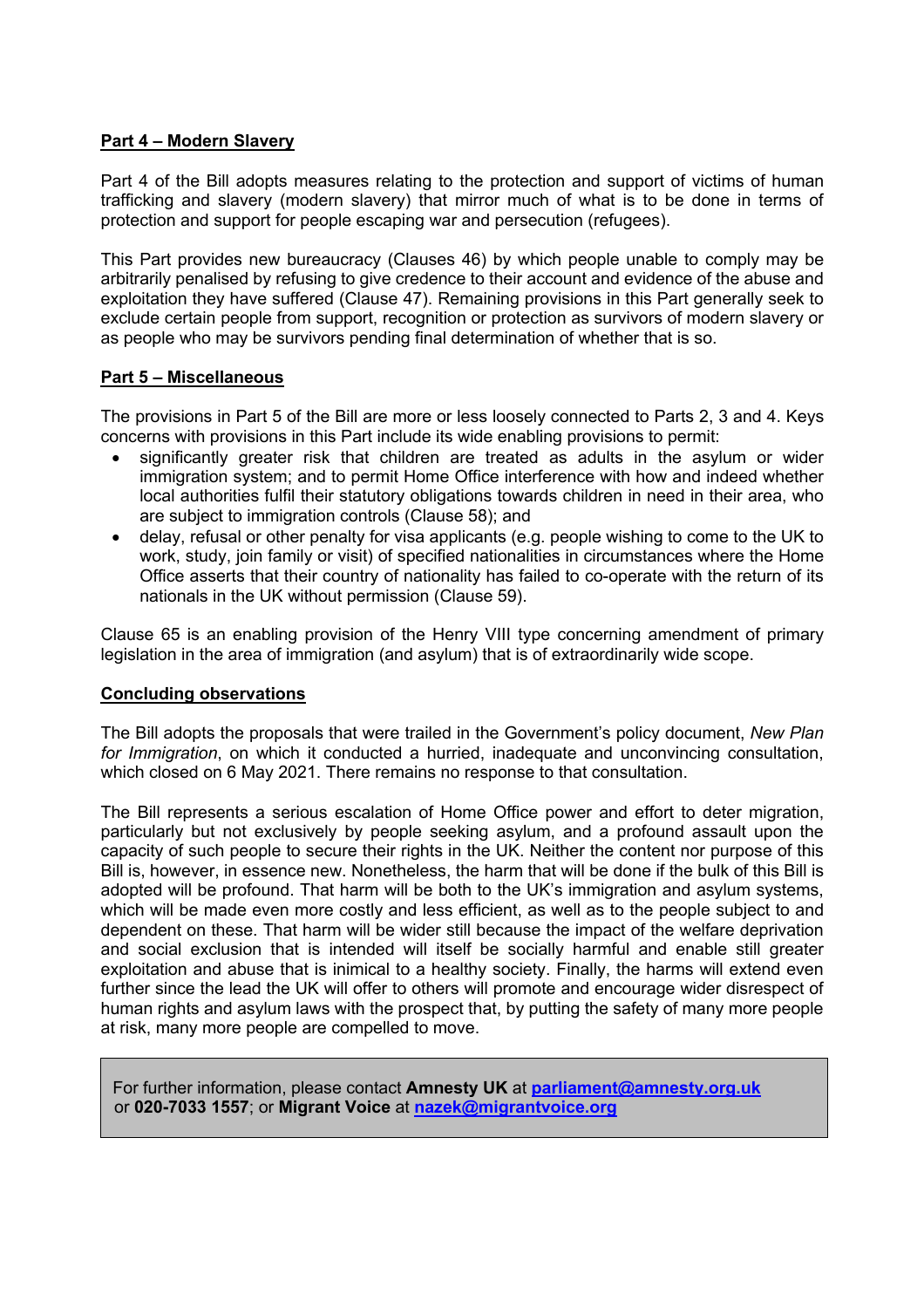iv As is more fully explained by UNHCR in its response to the Government's consultation on its New Plan for Immigration, there is a fundamental misconstruction by the Government of the meaning and effect of Article 31 of the Convention. That UNHCR response is available here:

https://www.unhcr.org/uk/60950ed64.pdf

<sup>v</sup> Inequality in the means adopted for meeting international human rights obligations is generally antithetical to international human rights law.

vi Ending the immediate grant of indefinite leave to remain to person's recognised as refugees in August 2005 reintroduced the uncertainty for the refugee and workload for the Home Office necessitated by formal application to renew leave to remain. The present proposal exaggerates the uncertainty and additional workload of that for refugees who are thereby to be treated less favourably than others.

vii Amnesty International UK is aware that the Home Office has made such proposals previously, though these have not then been pursued.

viii See Part 2 of the Nationality, Immigration and Asylum Act 2002

<sup>ix</sup> The Home Secretary introduced such provisions into the immigration rules, which took effect on 31 December 2020. Amnesty International UK's assessment and objections regarding the principle and practicality of these rules is addressed in our correspondence with the Minister at the time, available here: https://www.amnesty.org.uk/resources/amnesty-uk-letter-immigration-minister-ministers-reply-regarding-

immigration-rules

<sup>x</sup> See section 8 of the Asylum and Immigration (Treatment of Claimants, etc.) Act 2004.

xi There have been various provisions introduced to preclude or curtail appeals, whether appeals from within the UK or at all, under various immigration acts since the Asylum and Immigration Appeals Acct 1993.

<sup>xii</sup> A detained fast track asylum system previously operated in the UK up to its being declared unlawful by the Court of Appeal in *R (Detention Action) v The Lord Chancellor* [2015] EWCA Civ 840 for being "*systemically unfair and unjust*".

xiii Such proposals, which had at the time been proposed by the UK Government, were discussed in this article by Dr Jeff Crisp, Associate Fellow at Chatham House in 2000:

https://www.chathamhouse.org/2020/10/what-externalization-and-why-it-threat-refugees

<sup>xiv</sup> See the immediately preceding endnotes.

xv Australian asylum policy is often cited. Neither Australia's geographical location nor numbers of people seeking asylum there make it a useful comparator but the billions of Aus\$ spent by the Australian government on cruelly detaining a small number of highly traumatised women, men and children on the islands of Manus and Nauru indicate that to make possible any similar policy by the UK would cost the taxpayer enormous sums. Amnesty International's *Island of Despair* report from 2016 includes cost assessments by the Australian National Audit Office:

https://www.amnesty.org.au/wp-content/uploads/2016/10/ISLAND-OF-DESPAIR-FINAL.pdf

xvi Annual date provided by UNHCR's global trends report shows the UK's contribution to providing sanctuary to refugees, even with its much-lauded Syrian resettlement programme, is very modest compared to countries such as France, Germany or Italy; and even more so compared to countries such as Lebanon, Uganda and Bangladesh.

xvii The disparity between the UK and EU neighbours has grown, as comparisons with Greece and Spain and countries such as those mentioned in the previous endnote make clear.

xviii The House of Lords' International Relations and Defence Committee's 2nd Report of Session 2019-21 on *The UK and Afghanistan*, HL Paper 208, January 2021 provides context for current developments; as does Amnesty International UK's submission to the Committee, which are available respectively here:

https://committees.parliament.uk/publications/4185/documents/43162/default/ https://committees.parliament.uk/writtenevidence/13034/pdf/

xix https://www.amnesty.org/en/latest/news/2021/06/iran-ebrahim-raisi-must-be-investigated-for-crimesagainst-humanity/

xx https://www.amnesty.org/en/latest/news/2021/05/ethiopia-tepid-international-response-to-tigrayconflict-fuels-horrific-violations-over-past-six-months/

<sup>i</sup> Indication is given in the footnotes to this briefing to some of these previous proposals and measures.

<sup>&</sup>lt;sup>ii</sup> As discussed in the White Paper, *British Nationality Law*, July 1980, Cmnd 7987

iii The Convention not only gives practical effect to Article 14 of the 1948 Universal Declaration of Human Rights, which provides for the right to asylum in another country with no specification or condition on in which that country that may be, but expressly by its Preamble enjoins the international community to share responsibility to avoid the responsibility falling disproportionately and unjustly.